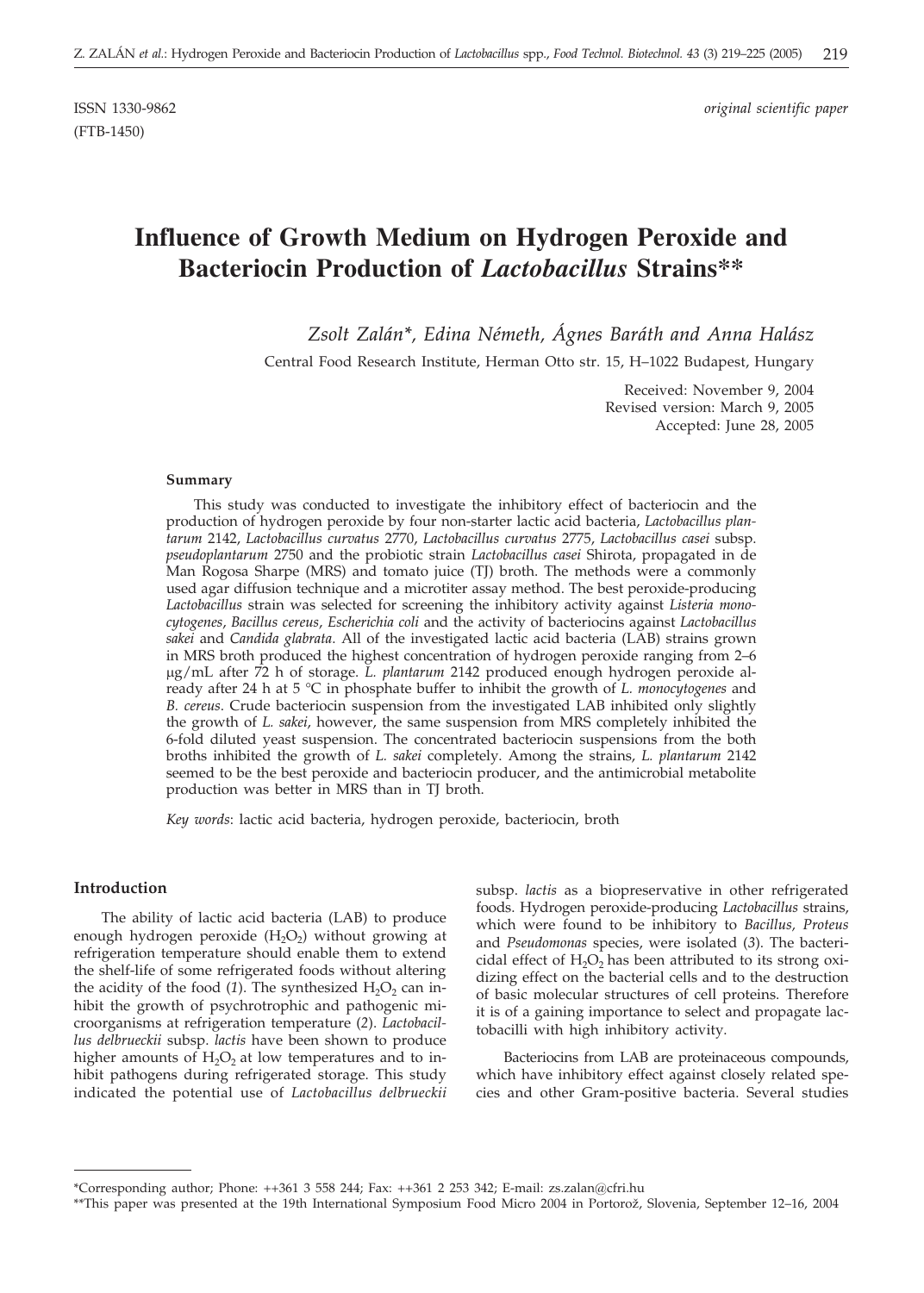have been engaged in bacteriocins and their effect on Gram-positive bacteria (*4–8*). Bacteriocins form the pores in the membrane of sensitive cells and deplete the transmembrane potential and/or the pH gradient, resulting in the leakage of cellular materials (*9,10*). The inhibitory effect of bacteriocin is influenced by the phospholipid composition of the target strains and the pH of the environment (*11*). Several bacteriocins have effect against spoilage and pathogenic microorganisms, *e.g. Listeria monocytogenes*, *Clostridium botulinum* and *Bacillus cereus* (*12,13*). The bacteriocin producer strains can be used as natural food preservative starter cultures (*14–16*). Nowadays, interest has developed into biopreservatives because the customers wish to consume less artificial compounds. Natural bacteriocins may have good prospects in the preservation of food. Earlier we investigated some *Lactobacillus* strains in fermentation of vegetables (*17*) and these strains showed inhibitory effect not only against other lactobacilli, but also against certain yeasts (*18*).

The present study was conducted to determine if MRS or TJ broth are suitable media for lactobacilli to accumulate  $H_2O_2$  and whether the produced hydrogen peroxide can inhibit the growth of undesirable organisms, such as *Listeria monocytogenes*, *Bacillus cereus* and *Escherichia coli*. Moreover, we investigated the influence of media on the effectiveness of crude and concentrated bacteriocin suspensions from several *Lactobacillus* strains.

#### **Materials and Methods**

#### *Bacterial strains*

*Lactobacillus plantarum* 2142, *Lactobacillus curvatus* 2770, *Lactobacillus curvatus* 2775, *Lactobacillus casei* subsp. *pseudoplantarum* 2750 and *Lactobacillus casei* Shirota were used in the study. *L. plantarum* 2142, *L. curvatus* 2770, *L. curvatus* 2775, *L. casei* subsp. *pseudoplantarum* 2750 strains (obtained from Dairy Institute of the Agricultural Faculty of Perugia) are known as non-starter lactobacilli in the cheese manufacturing. *L. casei* Shirota is a well- -known probiotic strain. The strains were maintained at 5 °C in milk broth and were transferred in MRS broth (Merck, Darmstadt) using 1 % inocula; the four non- -starter LAB were incubated at 30 °C and the probiotic strain at 37 °C for 24 h.

*Listeria monocytogenes* Ralovich Hab No. 10*, Bacillus cereus* T and *Escherichia coli* NCCAIM B 01111 were obtained from the Central Food Research Institute, Department of Microbiology. *Lactobacillus sakei*, generally used as indicator strain, was obtained from Dairy Institute of the Agricultural Faculty of Perugia and the yeast strain *Candida glabrata* CBS 138 from Microbiology and Biotechnology Department of Szent Istvan University of Budapest. A few colonies of *L. monocytogenes* from brain heart infusion (BHI) slant agar were transferred in BHI broth (Fluka Chemie, Buchs) and were incubated at 37 °C for 18 h. They were subcultured at least twice using 1 % inocula before the experiments. A few colonies of *B. cereus* and *E. coli* were subcultured in nutrient broth (Scharlau Chemie, Barcelona) from nutrient slant agar and were incubated at 37 °C for 18 h before the experiments. *L. sakei* was maintained and grown under the same conditions as the investigated *Lactobacillus* strains

and the yeast was maintained on tryptone-glucose-yeast extract (TGE) agar (tryptone 0.5 %, yeast extract powder 0.25 %, dextrose 0.1 %, agar 0.9 %), and grown in TGE broth at 30 °C for 3 days.

#### *Culture media*

MRS and TJ broth (Fluka Chemie, Buchs) media were prepared according to the manufacturer's instruction. After autoclaving, the TJ broth was filtered through a 0.22-µm pore size filter to avoid the slurry caused by autoclaving. The slurry remained at the bottom of the bottle and to keep it sterile, we used sterile syringes and the filter. When TJ broth clogged the system, the filter was changed.

## *Hydrogen peroxide production*

Hydrogen peroxide production by the four LAB strains grown in MRS and TJ broth was determined in sodium phosphate buffer. Each of the media was inoculated with a suspension of lactobacilli and incubated for 24 h at 30 or  $37^{\circ}$ C, depending on the strains. The cells were then harvested by centrifugation at  $6000 \times g$  at  $4 \text{ }^{\circ}\text{C}$ for 15 min. The cells were washed twice with 10 mL of cold, sterile phosphate buffer solution (1 M, pH=6.5). A mass of 1 g of the cell pellet was resuspended in 10 mL of cold, sterile sodium phosphate buffer (1 M, pH=6.5) and then for the preparation of the final buffer solutions, the initial dilution was further diluted (1:10) in phosphate buffer. In the final buffer solutions approx. 108 CFU/mL of *Lactobacillus* population were present. The cells were then incubated at  $5^{\circ}$ C for a period of 3 days. After 0, 2, 24, 48 and 72 h of incubation, the cells were removed by centrifugation at  $6000 \times g$  at  $4 \degree C$  for 15 min and the supernatants were assayed for hydrogen peroxide according to the methods of Villegas and Gilliland (*19*). The supernatant was also used for evaluation of inhibitory activity against pathogens by agar diffusion method. Each value presented here represents the mean value of two determinations.

#### *Production of crude bacteriocin suspensions*

For the production of bacteriocin suspension LAB strains were grown in the two broths at  $30^{\circ}$ C for 24 h. Supernatants were harvested by centrifugation at  $6000 \times g$ at  $5^{\circ}$ C for 20 min, adjusted to pH=6.5, filtered through a 0.22-um pore size filter and heat-treated at 80 °C for 10 min to inactivate proteases and kill the bacteria that might be present in the filtrates. We had observed earlier that the bacteriocin suspension did not lose its inhibitory effect after the heat treatment and other researchers also came to the same conclusion that the most bacteriocins from lactobacilli are heat stable (*20*).

## *Production of concentrated bacteriocin suspension*

Crude bacteriocin suspensions were made and then freeze-dried and redissolved in sterile water to give three-fold concentration in comparison with crude bacteriocin suspension.

#### *Agar diffusion method*

To test whether the concentration of hydrogen peroxide and bacteriocin produced by LAB can inhibit the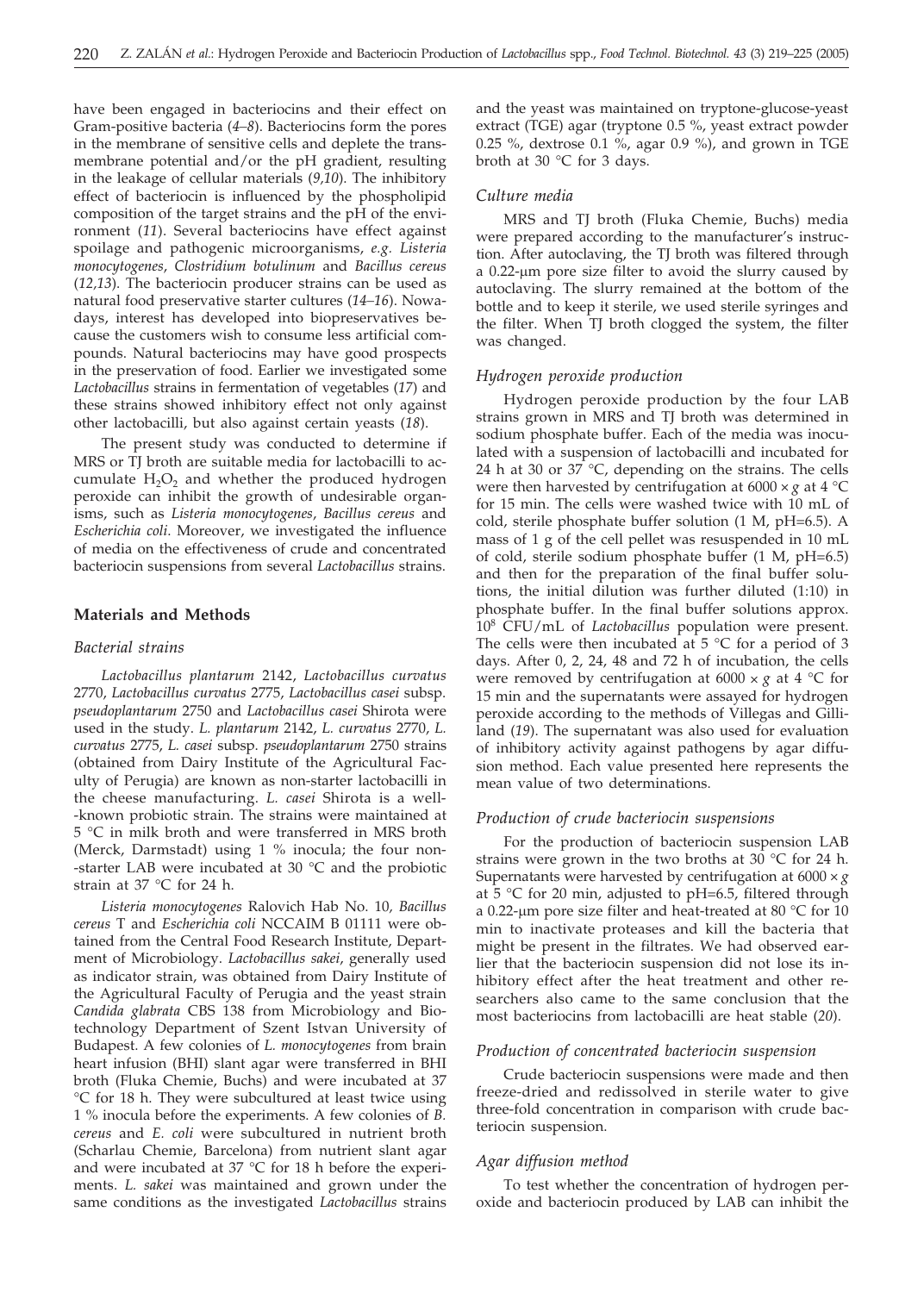growth of test microorganism, wells were made in the nutrient agar plate. The wells contained  $450 \mu L$  (in three portions of  $150 \mu L$ ) of the culture supernatant with different concentrations of hydrogen peroxide, the crude and concentrated bacteriocin suspension and the plates were incubated at 50 °C for 30 min to accelerate the diffusion of the solutions into the agar. A volume of 7 mL of soft nutrient, BHI, MRS or TGE agar (agar 0.7 %) containing the test microorganism  $(700 \mu L$  added from the appropriately diluted bacterial suspension to soft agar and cooled down at 40 °C to obtain the bacterial concentration of  $10^4$  CFU/mL) was poured onto the agar plate. The plates were incubated at 30 or 37 °C for 18 h. The width of the inhibition zones was expressed in mm as difference in radius.

#### *Microtiter assay method*

In the microplate assay,  $125 \mu L$  of the crude or concentrated bacteriocin in MRS or TGE broth (125  $\mu$ L) were prepared in a 96-well microtiter plate, respectively. A volume of  $25 \mu L$  of overnight culture of the indicator strains appropriately diluted (about  $10^5$  CFU/mL) was added to each well or the same quantity of water to the control. We used as control of cell growth the appropriate broth (MRS, TGE) with sterile, distilled water instead of bacteriocin solution, and it was inoculated with the test organisms, which showed the growth of *L. sakei* or *C. glabrata* when nothing influenced their growth (Control 1). We used broth-control:  $125 \mu L$  of broth (usual or three-fold concentrated MRS and TJ broth) were added to 125-µL media of test organisms and it was inoculated with  $25 \mu L$  of diluted test microorganisms. Thus we obtained the effect of different broths on test organisms and in this way we could predict the possibility of inhibitory effect of broths (mainly the concentrated broths) (Control 2). The plates were incubated at 30 °C for 24 or 40 h and the absorbance, beginning the 12th hour of incubation, was measured at 630 nm using a microtiter plate reader (Dynatech MR7000, Dynatech Laboratories Inc., Chantilly, USA). The absorbance was measured every hour. The absorbance of wells containing only broth and bacteriocin suspension without the indicator strain was subtracted from the absorbance of the wells that contained the indicator strain. Thus we obtained the absorbance of the cells. This absorbance is in direct proportion with the amount of cells, within certain limits.

## **Results and Discussion**

#### *Kinetics of hydrogen peroxide production*

The difference was not significant (p>0.05) in the number of lactobacilli among the four strains. There was no increase in the number of lactic acid bacteria in the buffers during the 3-day storage period (data not shown). Hydrogen peroxide production by LAB cells suspended in phosphate buffer after the growth in different media is shown in Figs. 1 and 2. As Fig. 1 indicates MRS broth was better medium for propagation of lactic acid bacteria to produce hydrogen peroxide than TJ broth. We found a linear time-course induction of hydrogen peroxide in the case of all four lactobacilli strains. After 2 h of storage in phosphate buffer we detected the same concentration of hydrogen peroxide compared to the control bacteria cells (0 h). A linear increase could be observed after 24 h of storage. *L. plantarum* 2142 produced the highest concentration of peroxide. It reached the maximum level after 72 h of storage (5.45 µg/mL). *L. casei* Shirota seemed to be the worst peroxide producer (1.92 g/mL) in MRS medium.

We found that the four LAB strains accumulated less hydrogen peroxide in the TJ broth compared to the MRS broth. A slight increase was observed in the peroxide production by lactobacilli prior to propagation in TJ broth (Fig. 2). During the whole storage period far lower levels of hydrogen peroxide could be detected. Although *L. plantarum* 2142 propagated in MRS broth accumulated the highest level of hydrogen peroxide, when propagated in TJ broth it synthesized only  $0.74 \mu g/mL$  of  $H<sub>2</sub>O<sub>2</sub>$  after 72 h of storage. *L. casei* subsp. *pseudoplantarum* 2750 grown in TJ broth seemed to be the best peroxide producer but the concentration of hydrogen peroxide was less than 2  $\mu$ g/mL at the end of the storage period, although the same peroxide level produced by this strain grown in MRS broth could be detected already after 24 h. *L. casei* Shirota with probiotic properties grown in TJ broth was again not effective in the accumulation of peroxide.

Li *et al.* (*21*) found that the percentage of apoptotic cells induced with  $400 \mu$ mol/L of hydrogen peroxide increased significantly 1 or 3 h after the stimulation and recovered rapidly, while the percentage of apoptotic cells induced with 4 mmol/L of hydrogen peroxide increased with time. In accordance with these changes observed mitochondrial function decreased in 400 µmol/L of  $H_2O_2$ -stimulated cells and in 4 mmol/L of  $H_2O_2$ -stimulated cells in 1 or 3 h. Swelling cristae and vacuole-like mitochondria were noted. These levels are twice higher than our measurements in the case of all four strains.



**Fig. 1.** Hydrogen peroxide production of lactobacilli propagated in MRS broth and suspended in phosphate buffer at 5 °C



**Fig. 2.** Hydrogen peroxide production of lactobacilli propagated in TJ broth and suspended in phosphate buffer at 5 °C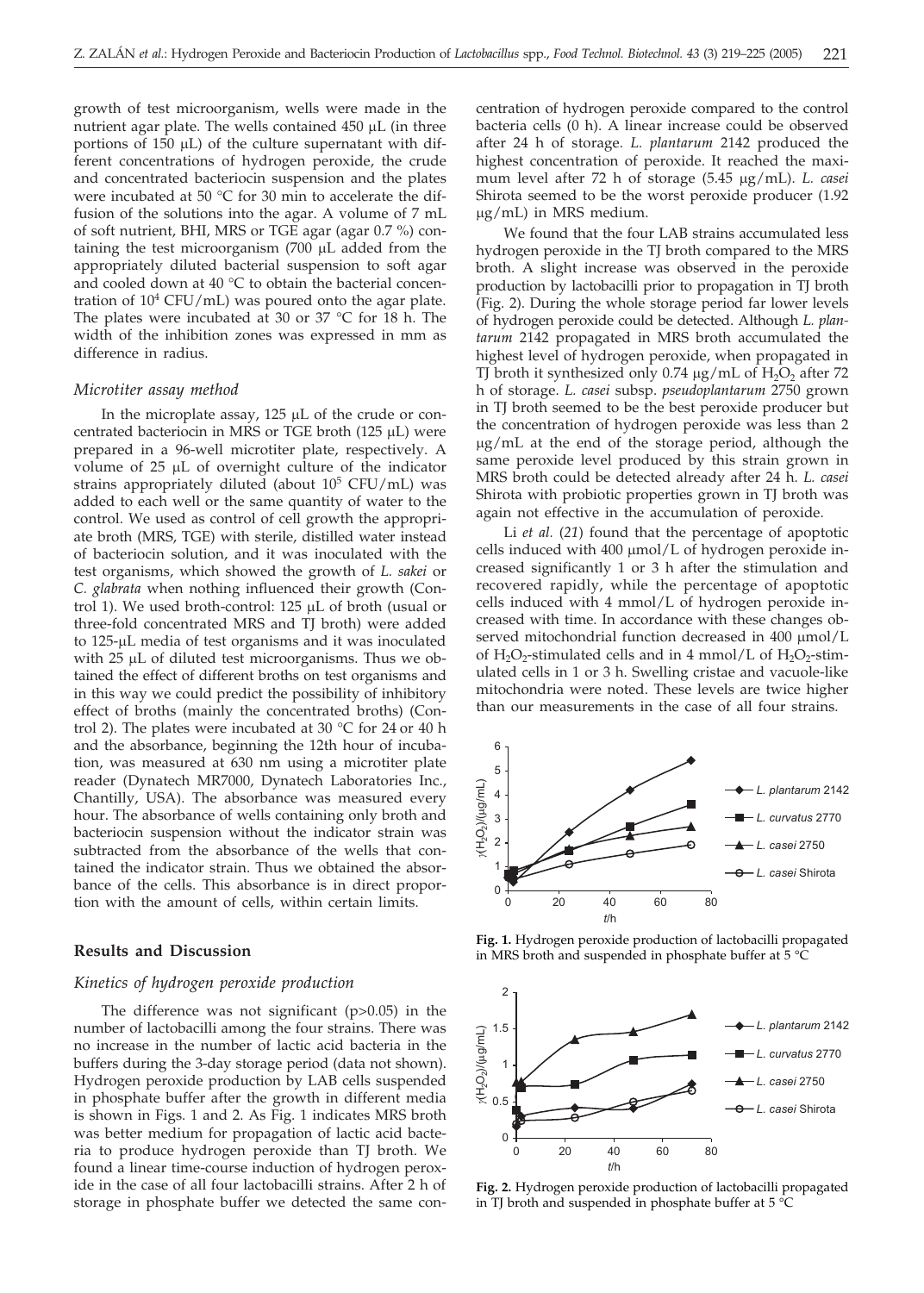## *Inhibitory activity*

Actively growing lactic acid bacteria cells have been used in most works against undesirable microorganisms. The use of such methods would not be acceptable in many foods due to the increased acidity caused by the growing cultures. This suggests the use of non-growing cells of lactobacilli in some food products (*22*).

Some lactic acid bacteria produce sufficient amounts of hydrogen peroxide to inhibit many undesirable microorganisms without growing. Jaroni and Brashears (*23*) reported that suspension of 107 *L. delbrueckii* subsp. *lactis* I cells propagated in MRS medium showed the highest accumulation of  $H_2O_2$  (7.5 µg/10<sup>7</sup> CFU) in phosphate buffer containing no glucose during the entire 5-day storage period. Ito *et al.* (*24*) showed that the cell-free filtrate of *L. casei lactis* subsp. *lactis* AI 62 cells containing 300–380 ppm of hydrogen peroxide had a strong bactericidal effect against psychrotropic food-borne pathogens such as *Listeria*, *Yersinia* and *Aeromonas* species and mesophiles such as *E. coli*.

As *L. plantarum* 2142 propagated in MRS broth produced the highest concentration of hydrogen peroxide from the four lactobacillus strains, we chose this strain to further investigate the inhibitory effect of the produced peroxide against the food spoilage bacteria using the agar diffusion method.

We tested the effect of different hydrogen peroxide concentrations produced by *L. plantarum* 2142 in phosphate buffer after 0, 2, 24, 48 and 72 h of storage at 5 °C against *L. monocytogenes*, *B. cereus* and *E. coli*, and measured the width of the inhibition zones.

As Table 1 and Figs. 3 and 4 indicate, the growth of *L. monocytogenes* and *B. cereu*s was influenced by *L. plantarum* 2142. The growth of *L. monocytogenes* was inhibited by the hydrogen peroxide accumulated by *L. plantarum* 2142, especially after 24 and 48 h of storage in phosphate buffer. These seemed to be the ideal storage times for lactobacilli to inhibit the growth of *L*. *mono-* Table 1. Inhibitory activity of *L. plantarum* 2142 caused by the produced hydrogen peroxide

| Target bacteria  | Incubation period of L. plantarum cells<br>in phosphate buffer at $5^{\circ}$ C |                |      |      |      |
|------------------|---------------------------------------------------------------------------------|----------------|------|------|------|
|                  | 0 <sub>h</sub>                                                                  | 2 <sub>h</sub> | 24 h | 48 h | 72 h |
| L. monocytogenes |                                                                                 |                |      |      |      |
| B. cereus        |                                                                                 | +              |      |      |      |
| E. coli          |                                                                                 |                |      |      |      |

 $+$  strong inhibition zone (2 mm),  $\pm$  weak inhibition zone (0–2 mm), – no inhibition zone

*cytogenes*, although *L. plantarum* 2142 accumulated the highest concentration of hydrogen peroxide after 72 h. The hydrogen peroxide present in the buffer after 48 and 72 h also inhibited the growth of *B. cereus*. We did not observe any inhibition zones in the case of *E. coli.*

## *Effect of bacteriocin*

Table 2 shows the effect of crude bacteriocin suspensions (CBS) from MRS broth. Out of the three investigated strains, the bacteriocin from *L. plantarum* 2142 and *L. curvatus* 2775 strains showed inhibition. Also the CBS of these two strains from TJ broth had inhibitory effect, but the effect of strain *L. curvatus* 2775 was greater (Table 2). The broths did not inhibit the multiplication of *L. sakei*. The inhibitory effects of bacteriocin suspension of *L. plantarum* 2142 from the two broths were equivalent and significant. The inhibitory effects of bacteriocin suspension of *L. curvatus* 2775 in the investigated broths were different, but the growth of test organism was lower in comparison with Control 1. The CBS of *L. curvatus* 2775 from TJ broth showed significant inhibition. Only the CBS of strain *Lactobacillus casei* subsp. *pseudoplantarum* 2750 from MRS had inhibitory effect, but it was smaller than the effect of bacteriocin from the other strains.



**Fig. 3.** Inhibition of *Listeria monocytogenes* growth by hydrogen peroxide produced by *L*. *plantarum* 2142

**1.**  $\gamma$ (H<sub>2</sub>O<sub>2</sub>)/( $\mu$ g/mL)=0.55; **2.**  $\gamma$ (H<sub>2</sub>O<sub>2</sub>)/( $\mu$ g/mL)=0.37; **3.**  $\gamma$ (H<sub>2</sub>O<sub>2</sub>)/  $(\mu$ g/mL $)=2.45$ ; **4.**  $\gamma$ (H<sub>2</sub>O<sub>2</sub>)/( $\mu$ g/mL $)=4.20$ ; **5.**  $\gamma$ (H<sub>2</sub>O<sub>2</sub>)/( $\mu$ g/mL $)=5.45$ 



**Fig. 4.** Inhibition of *Bacillus cereus* growth by hydrogen peroxide produced by *L. plantarum* 2142

**1.**  $\gamma$ (H<sub>2</sub>O<sub>2</sub>)/( $\mu$ g/mL)=0.55; **2.**  $\gamma$ (H<sub>2</sub>O<sub>2</sub>)/( $\mu$ g/mL)=0.37; **3.**  $\gamma$ (H<sub>2</sub>O<sub>2</sub>)/ (g/mL)=2.45; **4.***<sup>g</sup>* (H2O2)/(g/mL)=4.20; **5.***g* (H2O2)/(g/mL)=5.45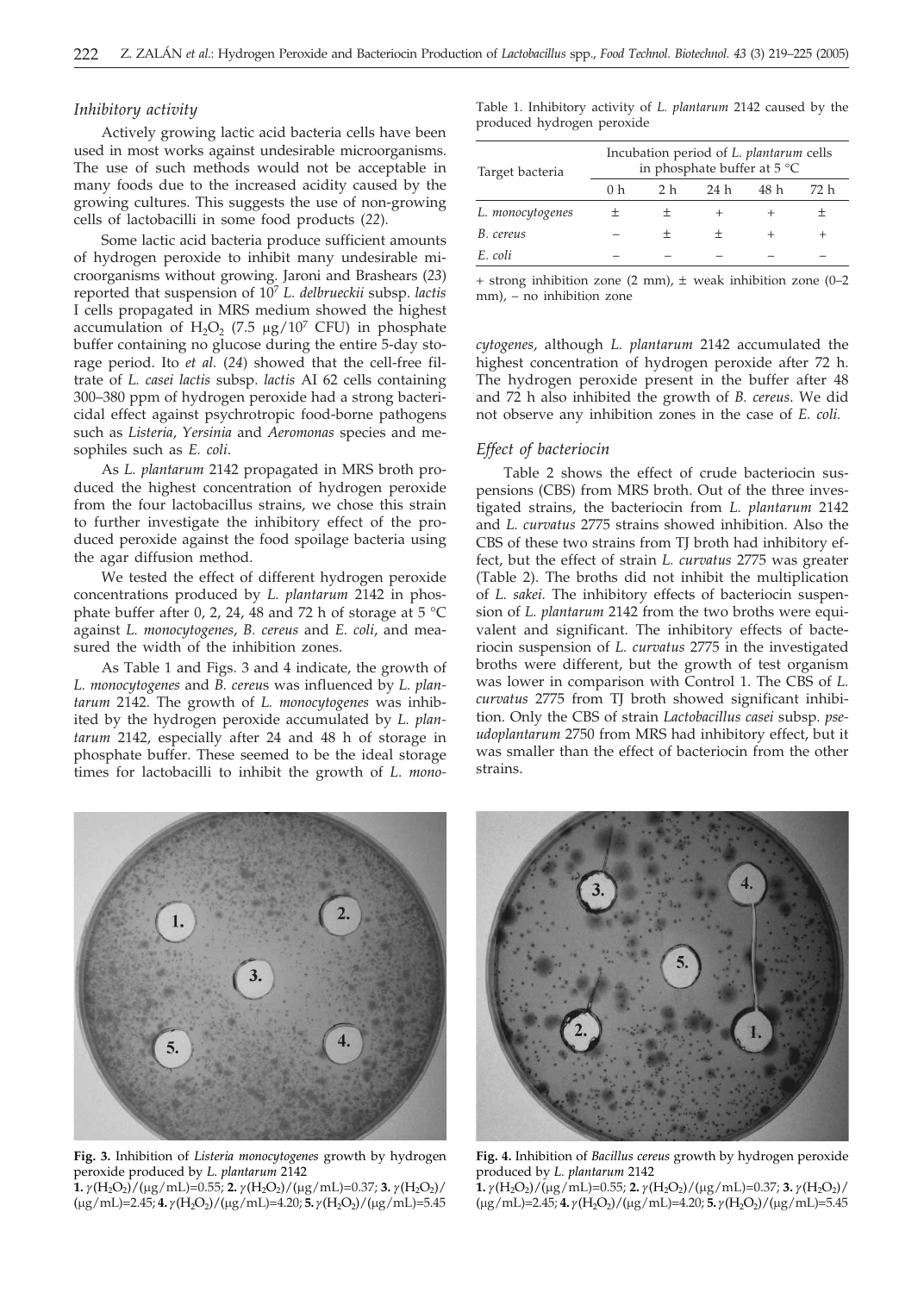|           | $A_{630nm}$           |                    |               |                    |                    |
|-----------|-----------------------|--------------------|---------------|--------------------|--------------------|
|           | Mean value            | Standard deviation |               | Mean value         | Standard deviation |
| Control 1 | 0.7723                | 0.0607             | Control 1     | 0.7723             | 0.0607             |
| Control 2 | 1.0070                | 0.0607             | Control 2     | 0.8397             | 0.0672             |
| MRS-2142  | $0.6643$ <sup>*</sup> | 0.0321             | TJ broth-2142 | 0.6833             | 0.0513             |
| MRS-2750  | $0.8690^{\degree}$    | 0.0387             | TJ broth-2750 | $0.9940^{\degree}$ | 0.0979             |
| MRS-2775  | 0.6993                | 0.0528             | TJ broth-2775 | 0.5193             | 0.1881             |

Table 2. Inhibitory effect of crude bacteriocin suspension of the three investigated strains from MRS and TJ broth on *L. sakei* (*N*=3)

Control 1 – without inhibitory component, control 2 – investigated broth without bacteriocin, MRS/TJ broth-2142, 2750 or 2775 – crude bacteriocin suspension of investigated strains (marked by strain number) from MRS/TJ broth \*significantly different from control 1 group (p<0.05)

When we investigated the effect of concentrated bacteriocin suspension (ccBacter) from the both broths it was found that it inhibited the growth of *L. sakei* completely, but the growth of test organism was also retarded by the concentrated MRS (Table 3).

Table 3. Inhibitory effect of 3-fold concentrated bacteriocin suspension from strain *L. plantarum* 2142 on *L. sakei* (*N*=3)

|                    | $A_{630nm}$ |                    |  |
|--------------------|-------------|--------------------|--|
|                    | Mean value  | Standard deviation |  |
| Control 1          | 0.92967     | 0.10372            |  |
| Control 2 MRS      | $-0.00333*$ | 0.00416            |  |
| Control 2 TJ broth | $0.65967*$  | 0.00802            |  |
| ccBacter MRS       | $0.00533*$  | 0.00751            |  |
| ccBacter TJ broth  | $0.01700*$  | 0.00100            |  |

Control 1 – without inhibitory component, control 2 – investigated, concentrated broth without bacteriocin, ccBacter – concentrated bacteriocin suspensions of 2142 strain from the investigated broths

\* significantly different from control 1 group (p<0.05)

Table 4 shows the effect of CBS from *L. plantarum* 2142 strain against *Candida glabrata.* The CBS from MRS had greater inhibitory effect, but the yeast grew less in the wells that contained also MRS. There was a significant difference between the TJ broth and the CBS from TJ broth, but the CBS from the TJ broth did not have such inhibitory effect as that from MRS. The crude bacteriocin solution from MRS inhibited completely the 6-fold diluted yeast suspension.

Table 4. Inhibitory effect of crude bacteriocin suspensions of strain *L. plantarum* 2142 on *C. glabrata* (*N*=3)

|                      | $A_{630 \mathrm{nm}}$  |                    |  |  |
|----------------------|------------------------|--------------------|--|--|
|                      | Mean value             | Standard deviation |  |  |
| Control 1            | 0.08000                | 0.01249            |  |  |
| Control 2 MRS        | $0.23600^*$            | 0.07113            |  |  |
| Control 2 TJ broth   | $0.54733$ <sup>*</sup> | 0.14692            |  |  |
| Bacteriocin MRS      | 0.19967                | 0.04822            |  |  |
| Bacteriocin TJ broth | $0.39833$ <sup>*</sup> | 0.04557            |  |  |

Control 1 – without inhibitory component, control 2 – investigated broth without bacteriocin, bacteriocin – crude bacteriocin suspensions of *L. plantarum* 2142 strain from the investigated broths

Fig. 5 shows the inhibitory effect of concentrated bacteriocin suspension of *L. plantarum* 2142 strain from MRS (a) and TJ broth (b). The concentrated MRS broth



**Fig. 5.** Inhibitory effects of concentrated bacteriocin suspensions from *L. plantarum* 2142 against *C. glabrata*

**a)** from MRS broth: **1.** MRS broth, **2.** crude bacteriocin suspension from MRS broth, **3.** concentrated MRS broth, **4.** concentrated bacteriocin suspension from MRS broth

**b)** from TJ broth: **1.** TJ broth, **2.** crude bacteriocin suspension from TJ broth, **3.** concentrated TJ broth, **4.** concentrated bacteriocin suspension from TJ broth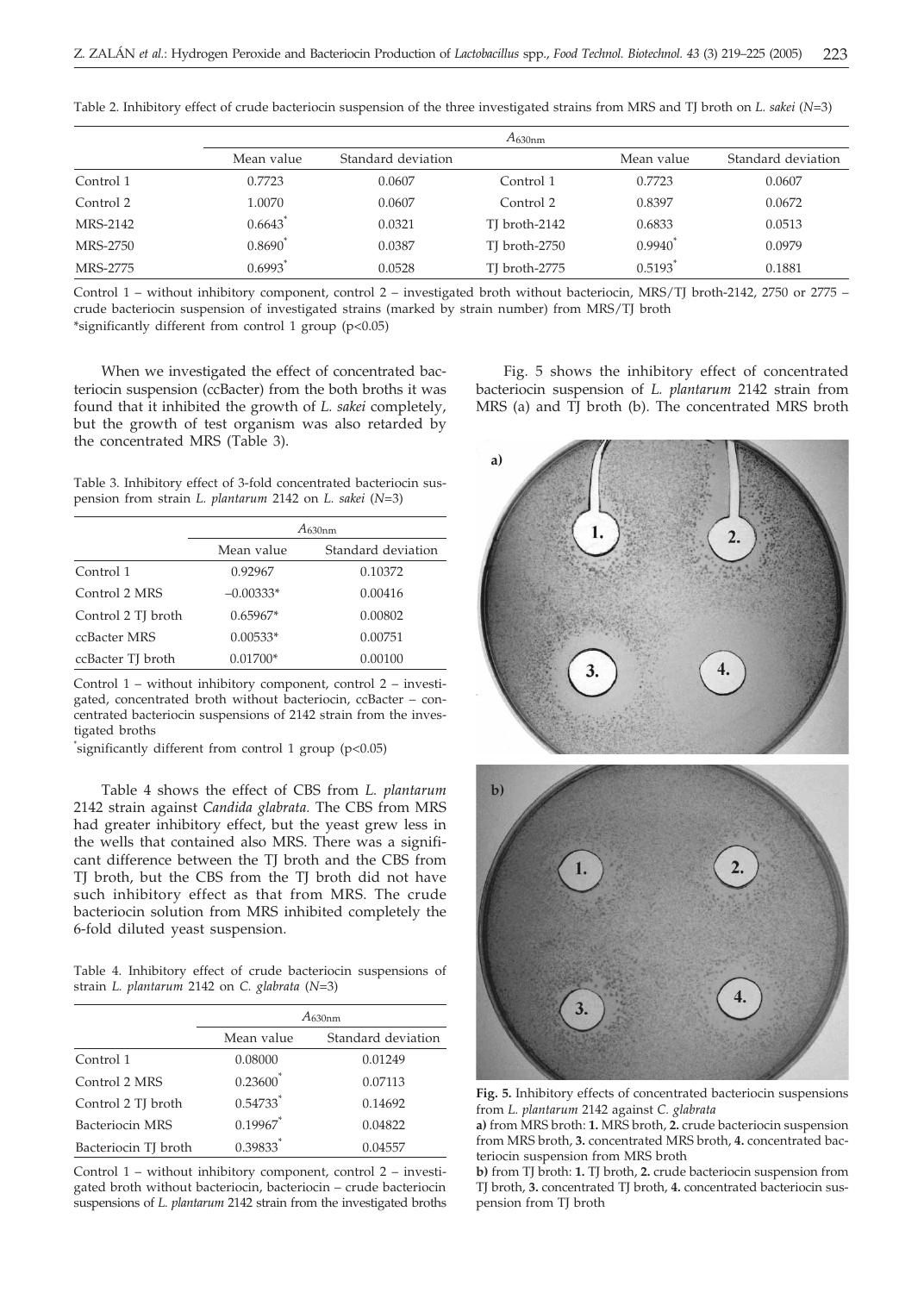also showed inhibition that might be explained by the glucose repression, but the bacteriocin suspension had significantly greater effect.

## **Conclusion**

Until now no data has been available about the ability of non-starter lactic acid bacteria and probiotic bacteria grown in MRS or TJ broth to produce hydrogen peroxide in phosphate buffer at 5 °C. Furthermore, we also investigated the influence of the above mentioned growth media on the crude and concentrated bacteriocin suspension from the investigated LAB strains.

The present study indicated the suitability of MRS broth for growing lactic acid bacteria other than *L. delbrueckii* subsp. *lactis.* All of the investigated LAB strains grown in MRS broth produced the highest concentration of hydrogen peroxide ranging from  $2-6 \mu g/mL$  in phosphate buffer at 5 °C after 72 h of storage. Among the strains, *L. plantarum* 2142 seemed to be the best peroxide producer.

*L. plantarum* 2142 produced enough hydrogen peroxide already after 24 h (2.45  $\mu$ g/mL) at 5 °C in phosphate buffer to inhibit the growth of *L. monocytogenes* and *B. cereus*. Although the amount of the produced peroxide was efficient against the above mentioned psychrotropic bacteria, we had to optimize the growth conditions for lactobacilli because too high level of  $H_2O_2$ can cause an oxidative stress in the intestinal epithelial cells, which can lead to the mutation of mitochondrial genes (*25*).

We can conclude that *L. plantarum* 2142 propagated in MRS and stored in phosphate buffer at 5 °C during 3 days produced enough hydrogen peroxide to inhibit the growth of *B. cereus* and *L. monocytogens*, which is an optimal concentration because it does not cause any mutation in mitochondrial genes.

Results showed that the bacteriocin suspensions of all *Lactobacillus* strains grown in MRS broth had the best inhibitory effect on both *L. sakei* and *C. glabrata*. The *L. plantarum* 2142 strain showed the best inhibitory effect of the investigated *Lactobacillus* strains. The concentrated bacteriocin suspensions showed great, complete inhibition against both test strains in all cases. The effectiveness of bacteriocins was influenced considerably by growth medium. The best inhibitory effect of hydrogen peroxide and bacteriocins from MRS might be explained by the fact that this medium is rich in organic compounds, peptides and salts that can be utilized by lactobacilli. The bacteriocins of *L. plantarum* 2142 strain from MRS showed good inhibitory effect, so after further investigation it can be used as starter culture and its bacteriocins as biopreservative against spoilage yeast and other lactic acid bacteria strains in the lacto-fermentation of vegetables.

#### *Acknowledgements*

This research was supported by National Research Found (OTKA T 038215) and Ministry of Agriculture and Rural Development (In. 34098).

## **References**

- *1.* P.S. Yap, S.E. Gilliland, Comparison of newly isolated strains of *Lactobacillus delbrueckii* subsp. *lactis* for hydrogen peroxide production at 5 °C, *J. Dairy Sci. 83* (2000) 628– 632.
- *2.* M.M. Brashears, S.S. Reilly, S.E. Gilliland, Antagonistic action of cells of *Lactobacillus lactis* towards *Escherichia coli* 0157:H7 on refrigerated raw chicken meat, *J. Food Prot. 61* (1998) 166–170.
- *3.* R.J. Price, J.S. Lee, Inhibition of *Pseudomonas* species by hydrogen peroxide produced by lactobacilli, *J. Milk Food Technol. 33* (1970) 13–18.
- *4.* T.R. Klaenhammer, Bacteriocins of lactic acid bacteria, *Biochemie*, *70* (1988) 337–349.
- *5.* T. Abee, L. Kroeckel, C. Hill, Bacteriocins: Modes of action and potentials in food preservation and control of food poisoning, *Int. J. Food Microbiol. 28* (1995) 169–185.
- *6.* L. De Vuyst, E.J. Vandamme: Bacteriocins of Lactic Acid Bacteria. In: *Microbiology, Genetics and Applications,* Blackie Academic and Professional, London (1994).
- *7.* R. Bromberg, I. Moreno, C.L. Zaganini, R.R. Delboni, J. Oliveira, Isolation of bacteriocin-producing lactic acid bacteria from meat and meat products and its spectrum of inhibitory activity, *Braz. J. Microbiol. 35* (2004) 137–144.
- *8.* A. Savadogo, C.A.T. Ouattara, I.H.N. Bassole, A.S. Traore, Antimicrobial activities of lactic acid bacteria strains isolated from Burkina Faso fermented milk, *Pak. J. Nutr. 3* (2004) 174–179.
- *9.* M.L. Chikindas, M.J. Garcia-Garcera, A.J. Driessen, A.M. Ledeboer, J. Nissen-Meyer, I.F. Nes, T. Abee, W.N. Konings, G. Venema, Pediocin PA-1, a bacteriocin from *Pediococcus acidilactici* PAC1.0, forms hydrophilic pores in the cytoplasmic membrane of target cells, *Appl. Environ. Microbiol. 59* (1993) 3577–3584.
- *10.* O. McAuliffe, R.P. Ross, C. Hill, Lantibiotics: Structure, biosynthesis and mode of action*, FEMS Microbiol. Rev. 25* (2001) 285–308.
- *11.* Y. Chen, R. D. Ludescher, T. J. Montville, Electrostatic interactions, but not the YGNGV consensus motif, govern the binding of pediocin PA-1 and its fragments to phospholipid vesicles, *Appl. Environ. Microbiol. 63* (1997) 4770– 4777.
- *12.* H. Daba, S. Pandian, J. F. Gosselin, R. E. Simard, J. Huang, C. Lacroix, Detection and activity of a bacteriocin produced by *Leuconostoc mesenteroides, Appl. Environ. Microbiol. 57* (1991) 3450–3455.
- *13.* E.A. Davies, H.E. Bevis, J. Delves-Broughton, The use of bacteriocin, nisin, as a preservative in ricotta-type cheeses to control the food-borne pathogen *Listeria monocytogenes, Lett. Appl. Microbiol. 24* (1997) 343–346.
- *14.* M.A. Daeschel: Applications of Bacteriocins in Food Systems. In: *Biotechnology and Food Safety,* D.D. Bills, S. Kung (Eds.), Butterworth-Heinemann, Boston (1990) pp. 91–115.
- *15.* W.J. Kim, Bacteriocins of lactic acid bacteria: Their potentials as food biopreservative, *Food Rev. Int. 9* (1993) 299– 313.
- *16.* J. Cleveland, T.J. Montville, I.F. Nes, M.L. Chikindas, Bacteriocins: Safe, natural antimicrobials for food preservation, *Int. J. Food Microbiol. 71* (2001) 1–20.
- *17.* Á. Baráth, A. Halász, E. Németh, Z. Zalán, Selection of LAB strains for fermented red beet juice production, *Eur. Food Res. Technol. 218* (2004) 184–187.
- *18.* A. Halász, Á. Baráth, E. Németh, Z. Zalán, Selection of LAB Strains for Breadmaking, *Proceedings of International Congress Flour-Bread '03,* Osijek, Croatia (2004) pp. 238–243.